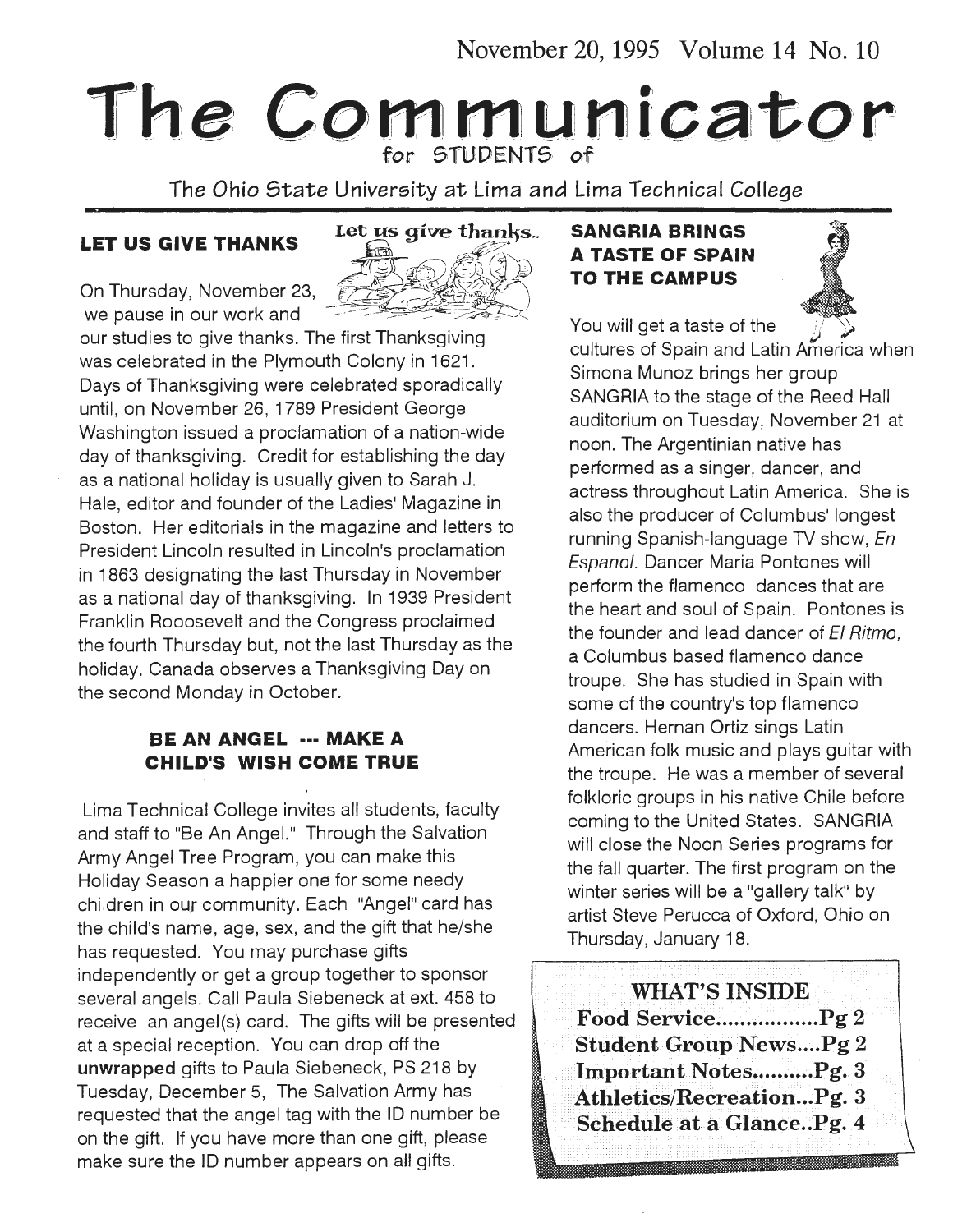#### **STUDENT ORGANIZ&TION NEWS**

#### **CSU-MICHIGAN SCHOOL SPIRIT DAY**

Wear your school colors and join in the fun at the S.A.B. OSU-Michigan Pep Rally from 10-12 on<br>Tuesday, November 21 in the Student Lounge. The traditional rivalry between the men of the Scarlet and Gray and the Blue and Gold will take place on Saturday, November 25 (in Ann Arbor.) Come on down to the Galvin Basement and rally round your team. There will be games, prizes, free refreshments. and lots of fun.

#### **STUDENT SENATE GATHERING "TOYS FOR TOTS"**

The annual "Toys For Tots" campaign is being sponsored by the Student Senate between November 16-December 8. Bring used toys that are in good condition or donate something new. Toys for all ages are needed. There will be Collection Barrels in the Student Acivities Office - GA066, the Reed Hall Dining Room, the Library, the Bookstore, and the Registration Office. Your generosity is much appreciated!

**COMIC COMING NEXT WEEK-** Mark your calendar, now, to see Comedian Randy Riggle. He will be appearing in the Student Lounge in the Galvin Basement on Thursday, November 30 from 12-1 . A few laughs will ease those pre-final exam jitters! Riggle is sponsored by the campus Social Activities Board.

**CHALLENGERS DRAWING ON WEDNESDAY-** Be sure to get your tickets for the CHALLENGERS drawing to be held on Wednesday, November 22. Tickets are \$1.00 each and cash prizes will be awarded. All proceeds go for presents and a party for the multiple handicap class at Emerson school. --- The TUPPERWARE TABLE will be in FOOD CHOICES ON CAMPUS<br>Galvin basement from 11-2 on November 22..



HOLIDAY BAKE SALE - Buy your holiday goodies at the Corrections and Law Enforcement **Monday: Chicken Tenders & F.F. - 2.99**<br>Bake Sale on Tuesday, November 21 from 8-2 in **the Tuesday: Potato Skins - 2.25** the Galvin basement.

The Pep Band is a lot of fun. You don't need a lot of musical knowledge -- just a lot of spirit! They meet on Monday, Wednesday, and Friday at 8:00 am. The Band plays for many of the home basketball games and other selected engagements. To join, contact Aimee Bucher at Ext. 884 or at Reed Hall 139.

#### BARONETTES DANCE **TEAM FORMING**

 $\blacktriangle$  new club is forming on **campus -- THE BARONFITTES DANCE TEAM. If YOU WOUld like to know more, come to the first meeting on Wednesday, November 22 from 12-1 in Ga 246. If you can't attend the 1neetina but would like more information call Kim at 419** f3~2-3S()f3. ~() **pr-evi()US dance experience is necessarr:** 

A *NOTE OF THANKS* - *Ve..Jr..mot*  Forde, new Coordinator of *Student Programs, wants to* thank all the members of *<u>Student</u>* Senate and the Social Activities Board. "You have  $made me so welcome and your$ *commitment to the Lima Campus* and to making a difference for your fellow students is very impressive."

THE NOT SO COMMON COMMONS **WEEKLY SPECIALS** Wednesday: Taco Salad - 2.99 Thursday: Pizza - 1.75<br>BEAT THOSE WINTER BLAHS! JOIN THE PEP BAND Friday: Perch Basket - 2.99  $\mathcal{I}$ 

> IN THE REED HALL DINING ROOM Luncheon Specials and Saadkaa fro m 10:00-1:30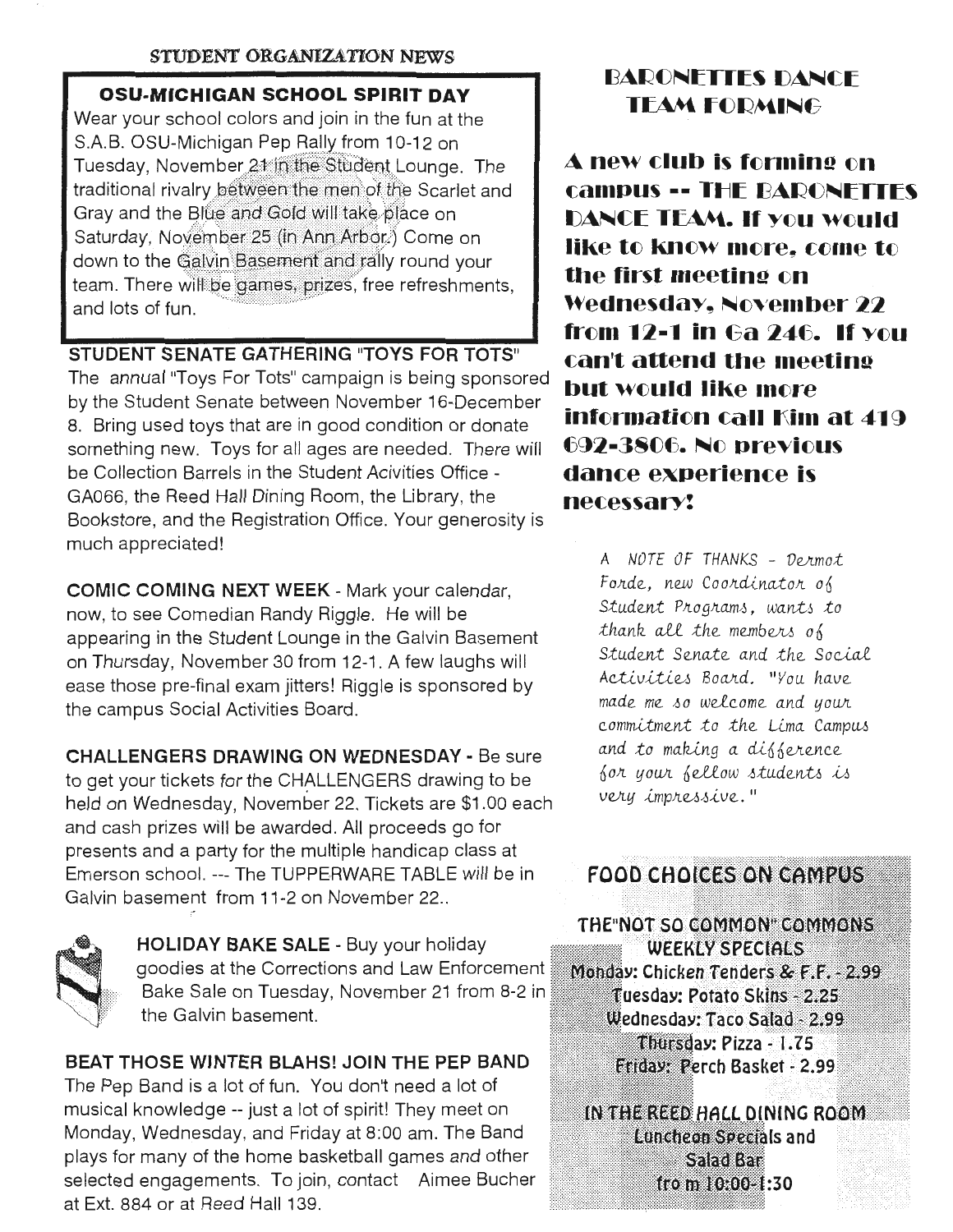#### IMPORTANT NOTES

#### WANT TO WORK IN A ZOO? -

The time has come for the Columbus Zoo to recruit



seasonal workers for Wildlight Wonderland 1995. The Zoo is open 365 days a year and extra help is needed between November 18-January 1 to handle the holiday crowds. There are also seasonal opportunities between April 1-September 7 as well as the 1996 Wildlight Wonderland, November 21- January 5. For more information see Jan Johnson in ADM/PS 208-B or call her at 221-1641 , Ext. 436.



#### CAPTURE YOUR HOLIDAY MEMORIES ON FILM -

ArtSpace/Lima invites you to a "one-shot" holiday PHOTOGRAPHY WORKSHOP to be held from 9-1 on Saturday, December 2 at Art/Space, 65-67 Public Square in Lima. Instructor Marilyn McKinley will share professional tips on how to make your holiday photos all that you want them to be. You will learn more about design, balance, and composition as well as basic photography skills. Cost for the four hour workshop is \$25. To register call 221-1641, Ext. 240.

OSU LIMA CAREER SERVICES NEWS - What do you DO with a Psychology or English major? Where can you get complete information about CPA exams? Are you interested in an MBA from Ohio State's Fisher College of Business? Where do you go to get all this information --- and more? · Check with your academic advisor or see Dr. Carol Fasig in The OSU Office of Career /Adult Student Services, AD/PS 210, or Ext. 255.

A DIFFERENT KIND OF PRESENT - As the holidays approach, Lima's shelter for homeless women and children is appealing to the community for some needed supplies. On the ''wish list" are : paper towels, bleach, Lysol Cleaner, brooms, mops, bath towels, snow shovels, and 50 gal. garbage bags. When you are doing your grocery shopping, buy a few extra items and take them to The Samaritan House at 328 W. McKibben St. in Lima.

# **Sports and Recreation**

For more information, stop by Cook 105

## **Sports Teams**

#### **MEET THE BARONS!**

Ladies first! Here is the OSU/LTC Barons Women's basketball team tor 1995-96: Kendra Motter (G), Jes Sutherland (F), Patty Daniel (F), Linda Reams (G), Lisa Wilhelm (F), Debbie Buchanan (G), Amy Bensman (F), Barb Wright (F), and Leigh Ann Everett (F). The team is under the direction of new coach Kristen Coutoulakis and the team manager is Marianne Daniel. The Lady Barons kick off their season on Wednesday, November 29 with an away game against MU/Middletown. GOOD LUCK, TEAM!

Introducing the Barons Men's basketball team: Greg Biersack, Chris Burris, Ryan Geise, Jeff Grothause, Chris Sautter, Troy Hoffman, Jade Painter, Joe Busey, Brett Fry, Troy Keysor, Nathan Good, Jerrry Sheets, and Charles Cotton. The Head Coach is Doug Kent and Assistant Coach is Jason Ware. This week the team will travel to Schoolcraft College on November 22. The next HOME game will be Sunday, December 3. HAVE A GREAT SEASON, TEAM!

### **Recreation**  INTRAMURAL BASKETBALL NEWS

The Intramural Basketball League is coming down to the wire. Pre-Championship rounds will be held on Tuesday, November 22. At 1 :OO THE HICKORY HOOSIERS will play THE ENFORCERS. The 2:00 match pits HARRY'S HOOPERS against THE TARHEELS.